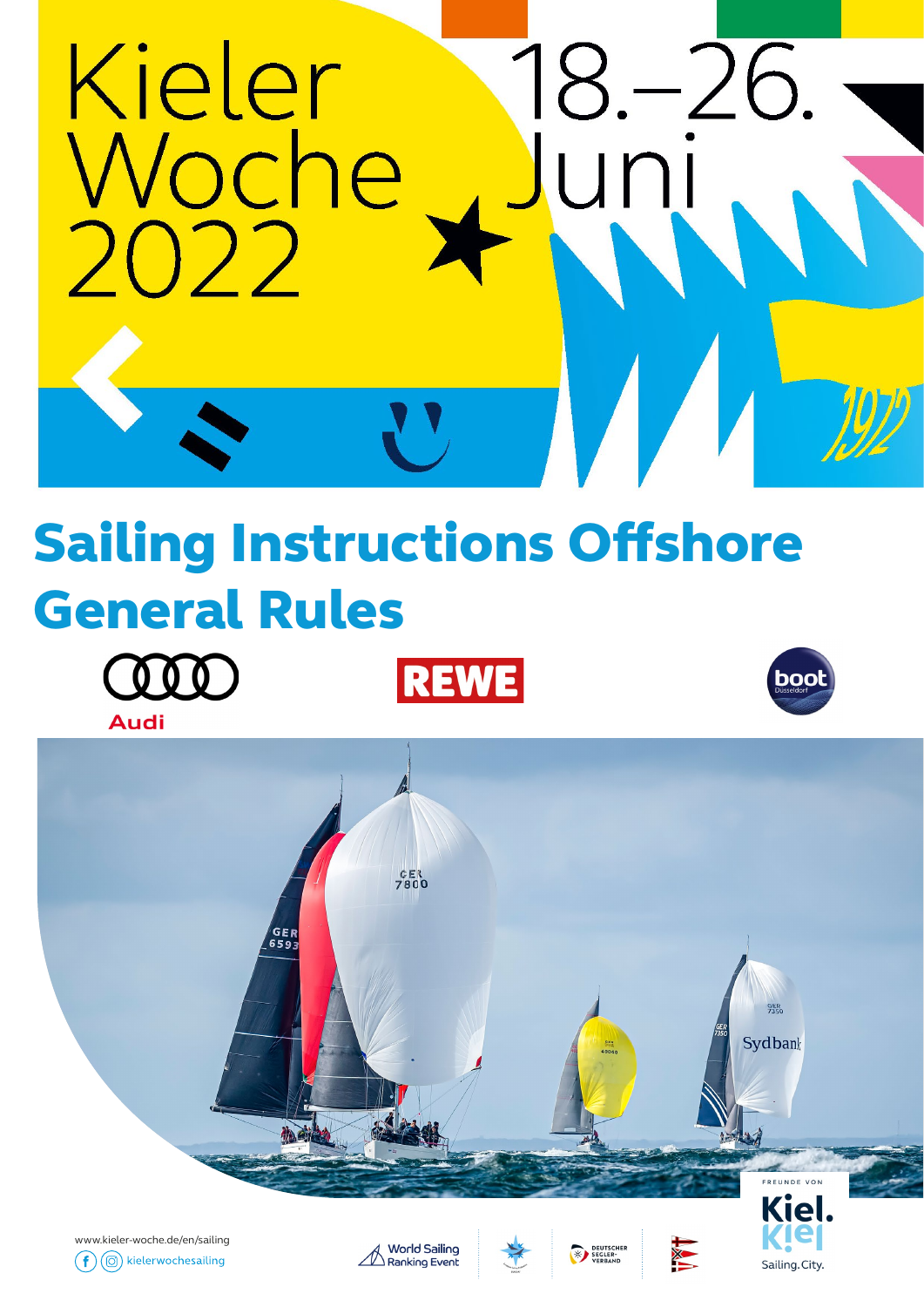# Content

Page 3 - 7 Sailing Instructions

#### www.kieler-woche.de/en/sailing

#### **THE EVENT IS ORGANIZED BY**

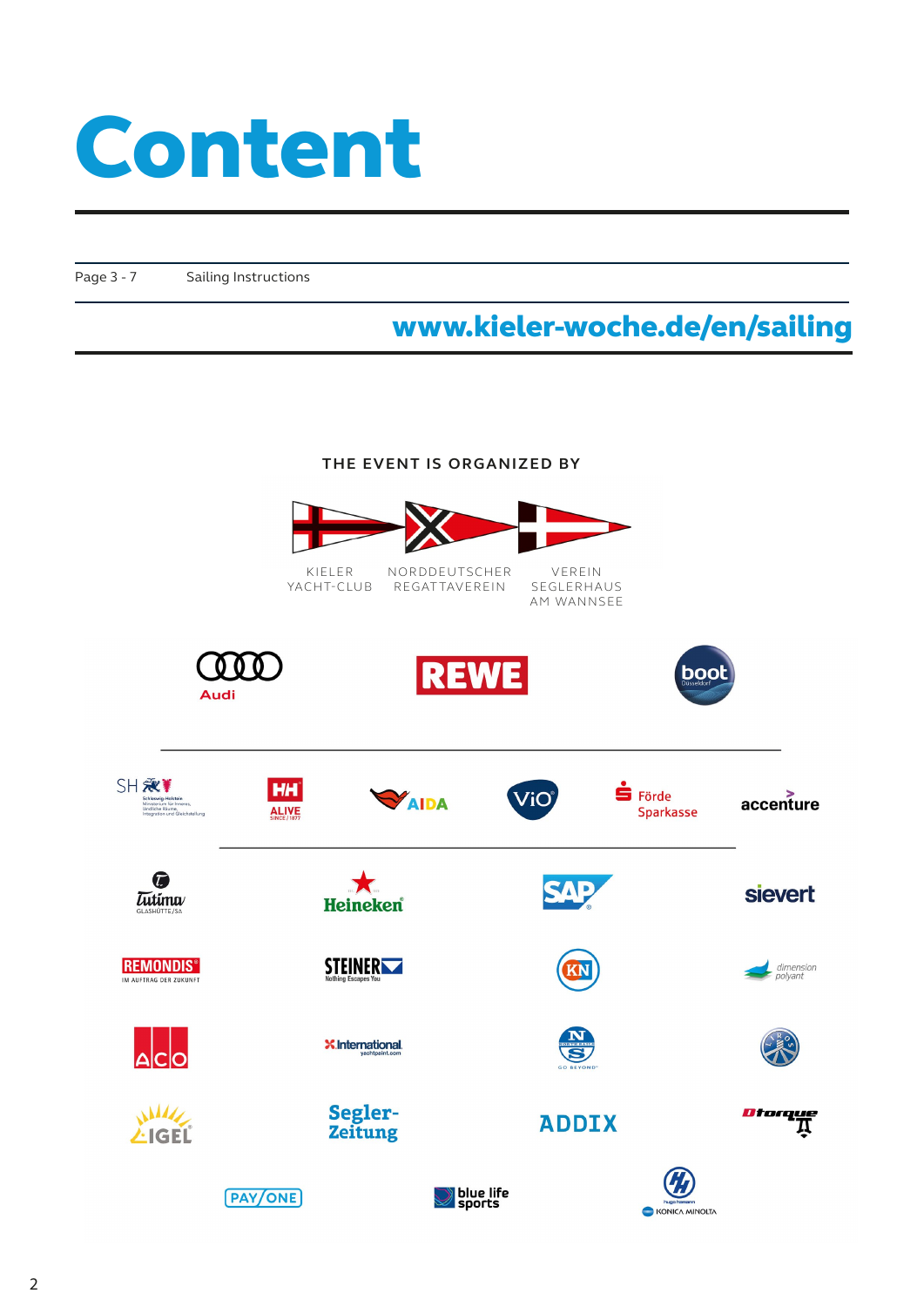### SAILING INSTRUCTIONS OFFSHORE

#### **General Rules**

#### **INTRODUCTION**

These Sailing Instructions (SI) consist of two sections.

- 1. This document,  **General Rules –**, contains overall rules that affect the following offshore races 1.1. AALREGATTA
	- 1.2. SENATSPREIS
	- 1.3. SILBERNES BAND
- 2. The second document,  **Regatta Specific Rules –**, provides additional details of rules that apply to one particular race in the above list. To complete the set of Sailing Instructions additionally obtain a copy of the Regatta Specific Rules for the Regatta the boat competes in.

#### 1 **RULES**

- **1.1** The event is governed by the rules as stated in NoR 1.
- **1.2** In case of a language conflict of this SI the English version will prevail, see NoR 1.9.
- **1.3** [DP] Senatspreis und Silbernes Band only: All boats shall have their Class B Transponder turned on. The exceptions mentioned in the Notice of Race (NoR 3.5) remain in place. Exceptions will be approved by the Race Committee.
- **1.4** [DP] COVID-19 infection prevention:
- **1.4.1** Competitors and support persons shall comply with any reasonable request from an event official. Failure to comply may be misconduct.
- **1.4.2** Reasonable actions by event officials to implement COVID-19 regulations, guidance, protocols or legislation shall not be grounds for requesting redress by a boat, even if they later prove to have been unnecessary. This changes RRS 60.1(b).
- **1.5** Early starters have the option to correct their early start according to the WR or accept a 20 % point penalty

#### 2 **CHANGES TO SAILING INSTRUCTIONS**

- **2.1** All races except Silbernes Band: Any change to the sailing instructions will be publishes before 0900 hrs. on the day it will take effect. Any change to the format or schedule of races will be published before 2100 hrs. on the day before it will take effect.
- **2.2** Silbernes Band only: Any change to the Sailing Instructions, including changes to the format or schedule, will be published before 1630 hrs. on the day it will take effect.

#### 3 **COMMUNICATIONS WITH COMPETITORS**

- **3.1** Notices will be published on www.kieler-woche.de/noticeboard or on the event app (kiwo.app).
- **3.2** On the water, the race committee intends to monitor and communicate with competitors via VHF radio on channel 71. This is a one-way communication only.
- **3.2.1** The boats are obliged to listen to the information of the Race Committee.
- **3.2.2** The race committee may use VHF for race information, courses to be sailed, recalls and to announce boats identified as OCS, UFD or BFD. Failure to hear or receive such broadcasts, timeliness of broadcast or the order of sail numbers announced, will not be grounds for redress. This changes RRS 62.1(a).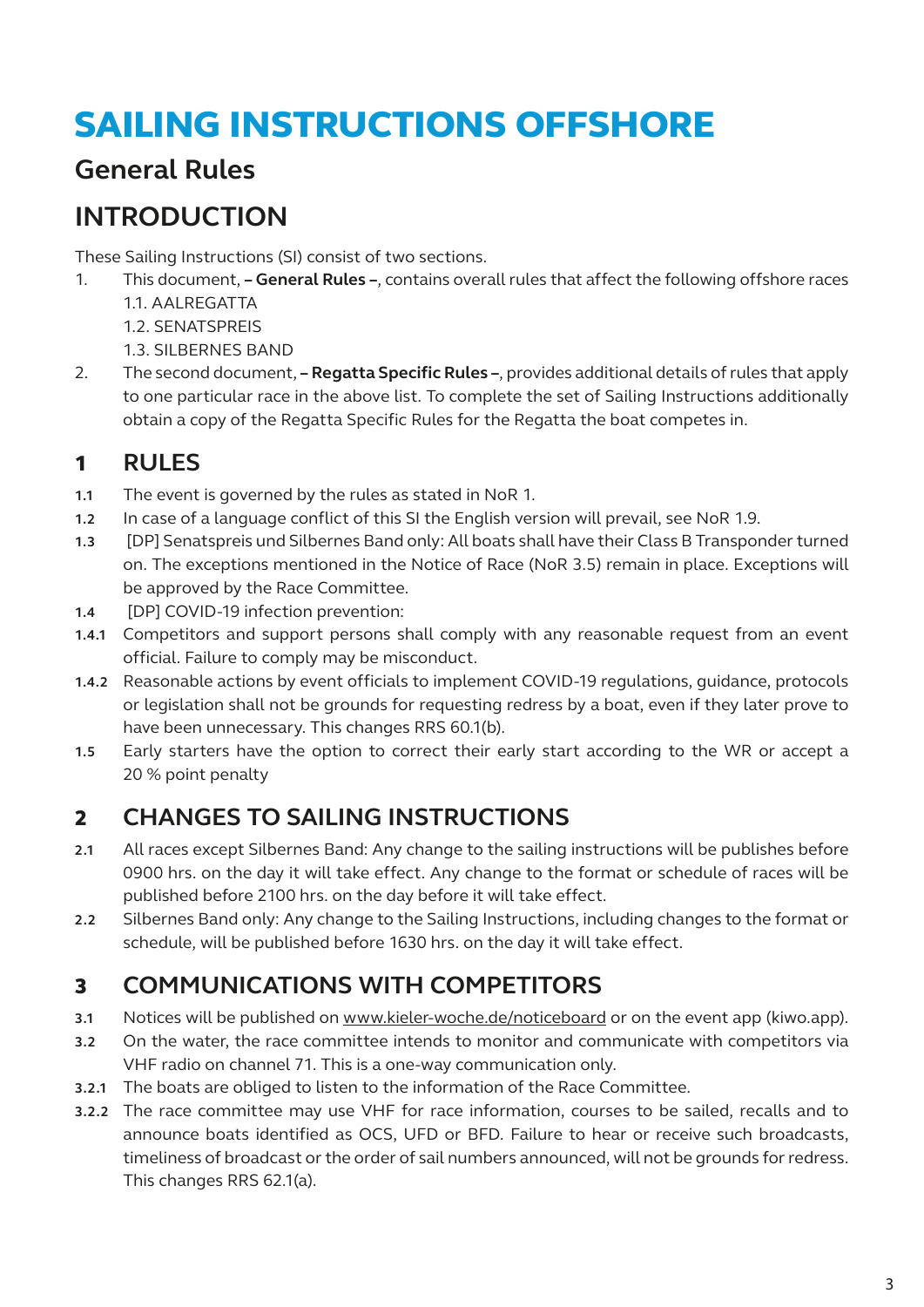#### 4 **[DP] CODE OF CONDUCT**

- **4.1** [NP] Competitors and support persons shall:
- **4.1.1** comply with any reasonable request from an event official;
- **4.1.2** handle any boats and equipment provided by the Organizing Authority with proper care, seamanship, in accordance with any instructions for its use and without interfering with its functionality; and not in any way interfere with the functionality of supplied media or timing equipment.
- **4.2** Boats not racing shall avoid any area where boats are racing and any official vessel.
- **4.3** Boats that are on a racing area to which they are not assigned shall avoid the area where boats are racing and any official vessel.

#### 5 **SIGNALS MADE ASHORE**

- **5.1** Signals made ashore will be displayed at the flagpoles at the locations as shown in the Specific Rules of the respective regatta. Signals may be repeated via the event smartphone app.
- **5.2** When flag AP is displayed ashore, '1 minute' is replaced with 'not less than 90 minutes' in the race signal AP. This changes race signals AP.
- **5.3** When a visual signal is displayed over a class/event or fleet flag, the signal applies only to that class/event or fleet. This changes the preamble of race signals.

#### 6 **SCHEDULE OF RACES**

The schedule is described individually in the respective Specific Rules of the regatta.

#### 7 **FORMAT**

All Races are coastal or offshore races see NoR 7.5.

#### 8 **CLASS FLAGS**

- **8.1** Every Class is assigned to a Starting Group. All Rules and Regulations mentioned for Classes apply for Starting groups.
- **8.2** Class Flags are numeral pennants or plain coloured flags.
- **8.3** [SP] When racing, the appropriate class flag shall be prominently displayed from a backstay, or at the stern of a boat with no backstay.

#### 9 **RACING AREAS**

See Regatta Specific Rules Section F "Regulations of courses".

#### 10 **THE COURSES**

See Regatta Specific Rules Section F "Regulations of courses".

#### 11 **MARKS**

See Regatta Specific Rules Section F "Regulations of courses".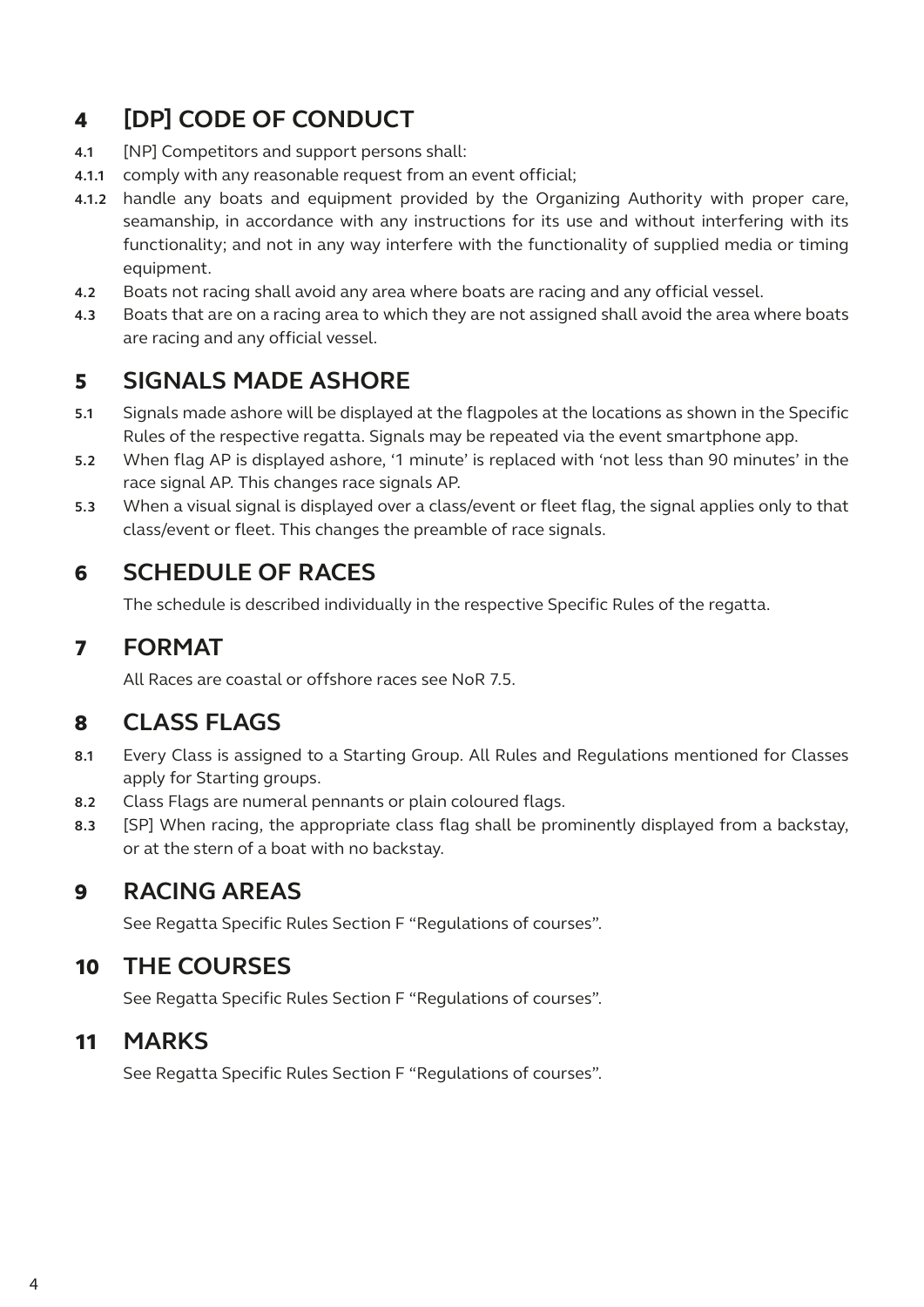#### 12 **THE START**

- **12.1** Please see Regatta Specific Rules Section F "Regulations of courses" for a description of the start in the applicable race.
- **12.2** [DP] Boats whose warning signal has not been made shall avoid the starting area. The starting area is defined as a rectangle 50 meters from the starting line and marks in all directions.
- **12.3** A boat starting later than 4 minutes after her starting signal may be scored DNS or DNC without a hearing. This changes RRS A5.1 and A5.2.

#### 13 **COURSE CHANGES**

See Regatta Specific Rules Section F "Regulations of courses".

#### 14 **THE FINISH**

See Regatta Specific Rules Section F "Regulations of courses".

#### 15 **TIME LIMITS AND TARGET TIMES**

See Regatta Specific Rules Section E "Time and wind limits".

#### 16 **HEARING REQUESTS**

- **16.1** Hearing requests shall be submitted by using the online form available on the event site ('Notice Board & Protest' area). This changes RRS 61.2, 61.3, 62.2 and 66.
- **16.2** The protest time limit is as shown in the "Regatta Specific Rules Section E" after the last boat of the class or fleet has finished within her finishing window in the last race of the day or the race committee signals no more racing today, whichever is later. The protest time limit is 30 minutes after the signal no more racing today is displayed ashore.
- **16.3** Notices will be published no later than 30 minutes after the protest time limit to inform competitors of hearings in which they are parties or named as witnesses. Hearings may be scheduled to begin before the end of protest time. Hearings will be held beginning at the time and location published on the official notice board.
- **16.4** Penalties for breaches of class rules, RRS 50, or rules in the Notice of Race or Sailing Instructions marked '[DP]', are at the discretion of the protest committee.
- **16.5** For breaches of a rule marked '[SP]', the race committee or technical committee may apply a standard penalty without a hearing or a discretionary penalty may be applied by the protest committee with a hearing. Addendum 'Standard Penalties' shows a list of these breaches and the associated standard penalties. However, the race committee or technical committee may protest a boat if it considers a standard penalty is inappropriate. A boat that has been penalized with a standard penalty shall neither be protested by another boat for the same incident nor can another boat request redress for this committee action. This changes RRS 60.1(b), 63.1 and A5.1.

#### 17 **[DP] [NP] SAFETY REGULATIONS**

- **17.1** Boats not leaving the harbour for a scheduled race, shall promptly notify the Race Office.
- **17.2** A boat that retires from a race shall notify the race committee via VHF as soon as practicable or personally in the race office.
- **17.3** Boats shall avoid commercial traffic.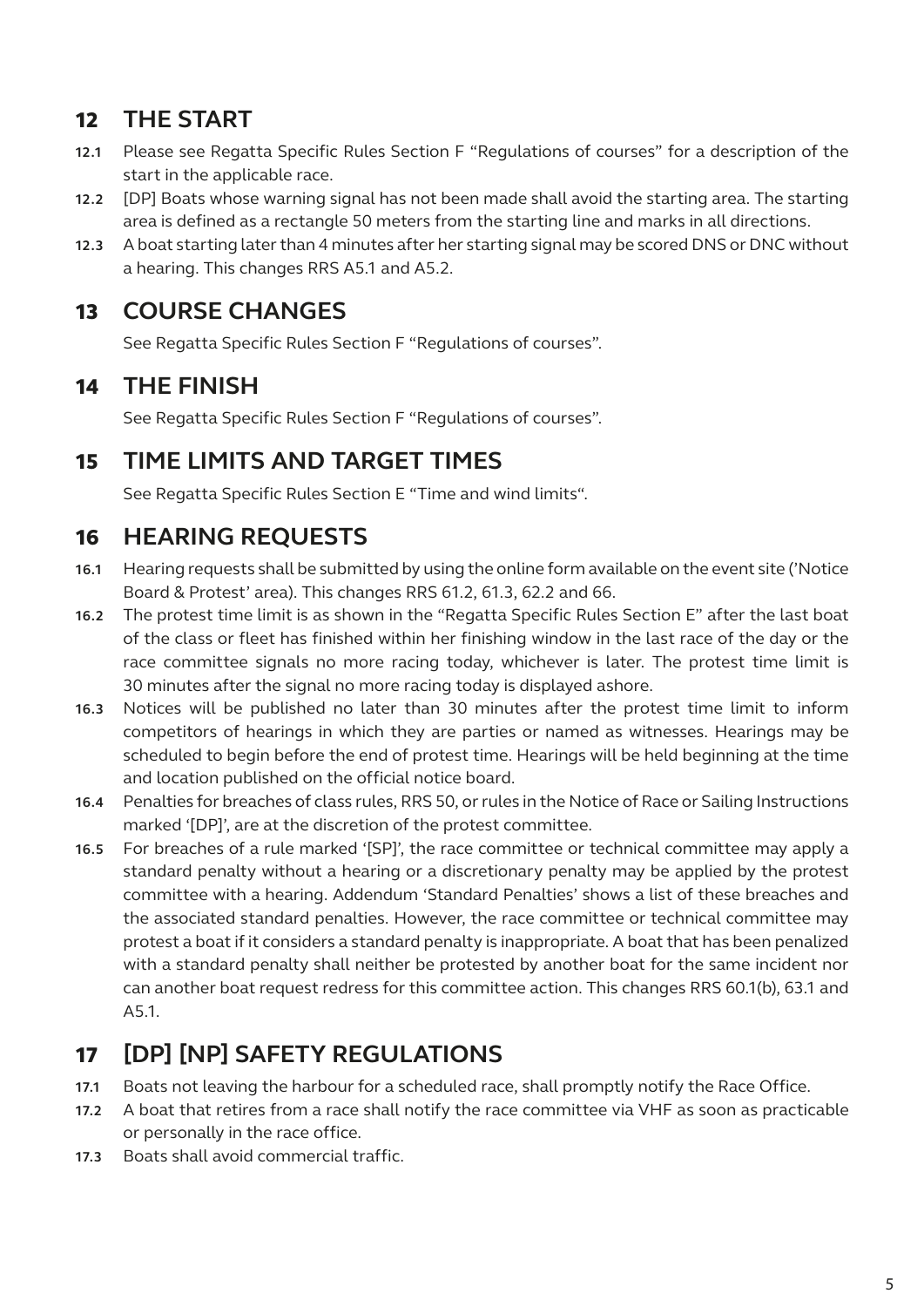- **17.4** In case of a critical weather situation the race committee will give the following signal: three guns with green signal ammunition from a race committee vessel. The signal will be given after all races in the racing area are abandoned. This means:
- **17.4.1** For boats: Safety first for all crews. Sail in the safest way to the next harbour.
- **17.4.2** For all support boats, coach and spectator boats: Observe and escort competitors leaving the racing area the course and support the race committee in rescuing crews and boats.
- **17.4.3** All boats shall monitor VHF channel 16 for search and rescue instructions.
- **17.5** The Race Office telephone number is +49 (0) 431 979 980 255
- **17.6** First aid station: +49 (0) 431 979 980 223, after 1800 hrs.: +49 (0) 431 979 980 232

#### 18 **[DP] REPLACEMENT OF CREW OR EQUIPMENT**

- **18.1** Substitution of competitors will not be allowed without prior written approval of the race committee. Requests shall be submitted by using the online system available on the event website.
- **18.2** Substitution of damaged or lost equipment limited by the class rules will not be allowed unless approved by the technical committee. Requests for substitution shall be made in writing to the technical committee at the first reasonable opportunity, which may be after the races. Requests shall be submitted by using the online system available on the event website.

#### 19 **[DP] EQUIPMENT AND MEASUREMENT CHECKS**

- **19.1** The event is an international event for the purposes of RRS G1.1(b).
- **19.2** A boat or its equipment or crew may be inspected at any time for compliance with the class rules, Notice of Race and Sailing Instructions or World Sailing Offshore Special Regulations.
- **19.3** When instructed by a race official on the water, a boat shall promptly proceed to a designated area for inspection.

#### 20 **[DP] [NP] IDENTIFICATION AND EVENT ADVERTISING**

Boats may be required to display advertising and bow numbers chosen and supplied by the Organizing Authority.

#### 21 **21. OFFICIAL VESSELS**

Official vessels will be marked as follows:

| <b>Race Committee</b>           | White flag with 'RC'                               |
|---------------------------------|----------------------------------------------------|
| <b>Protest Committee</b>        | White flag with 'Jury'                             |
| Technical Committee             | White flag with 'M'                                |
| <b>Rescue/First aid/Medical</b> | Pink flag with numbers and 'Wasserwacht' or 'DLRG' |
| <b>TV Operating</b>             | Yellow flag with 'TV'                              |
| Media level Gold                | Green flag with 'Press'                            |
| <b>Media level Silver</b>       | Red flag with 'Press'                              |

Actions by official vessels, helicopters and drones shall not be grounds for requesting redress by a boat. This changes RRS 60.1(b).